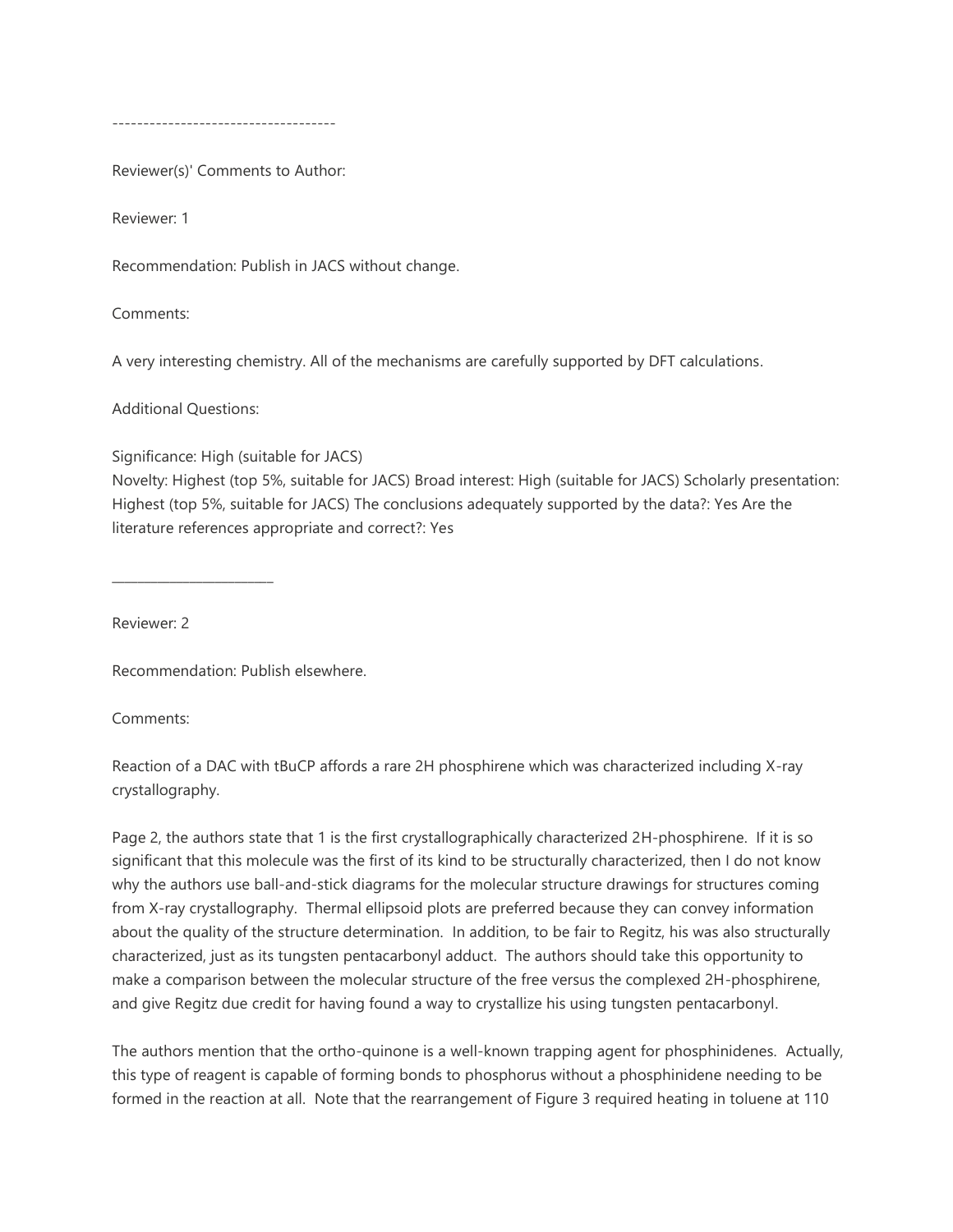C for 12 hours, while the quinone reactions take place rapidly at room temperature. This disparity in reaction conditions strongly suggests that a free phosphinidene is not an intermediate in the case of the quinone reactions. The authors should rewrite the quinone section with due acknowledgement to the likelihood that free phosphinidenes need not be invoked for this aggressive class of reaction partner. The statement in the conclusion that "The intermediacy of the vinylphosphinidene is supported computationally and by the isolation of phosphinidene oxidation products 3 and 4" needs to be modified accordingly because the phosphinidene is not a required intermediate in the formation of 3 and 4.

There are two relevant papers by Mathey on vinylphosphinidene complexes that ought to be cited: Access to New Phosphorus Structures by the Way of the Transient Terminal Phosphinidene Complexes [\(https://doi.org/10.1080/10426509308045621\)](https://doi.org/10.1080/10426509308045621), and Molecular Orbital Study of the Vinylphosphinidene to Phosphapropyne Rearrangement (10.1021/om00014a040).

It has been reported that vinylphosphinidene is generated during the pyrolysis of vinylphosphirane. The authors should consult the paper "Computational View of the Mechanism of Vinylphosphirane Pyrolysis and a New Route to Phosphaalkynes" (10.1021/om960696y) and references therein as this literature suggests that vinylphosphinidene is generated as a transient species during this pyrolysis. In Figure 1(e) the authors highlight two things that are the important key advances in the present work: (i) the first crystalline phosphirene, and (ii) the first transient vinylphosphinidene. Clearly, the second claim is not correct because there is good evidence in the literature that pyrolysis of vinylphosphirane generates vinylphosphinidene.

On balance, this is nice work overall but I don't think the bar was met for publication in JACS. The synthetic method of reacting tBuCP with a carbene was known, the ensuing reactions are not really surprising, and in the case of the quinone reactions probably mis-interpreted as to their mechanistic significance.

page 2, line 3: we report the preparation [of] a

bottom of page 3, the formula is missing a )

Additional Questions:

\_\_\_\_\_\_\_\_\_\_\_\_\_\_\_\_\_\_\_\_\_\_\_\_\_

Significance: Moderate (not suitable for JACS)

Novelty: Moderate (not suitable for JACS) Broad interest: Moderate (not suitable for JACS) Scholarly presentation: Moderate (not suitable for JACS) Are the conclusions adequately supported by the data?: In Part Are the literature references appropriate and correct?: In Part

Reviewer: 3